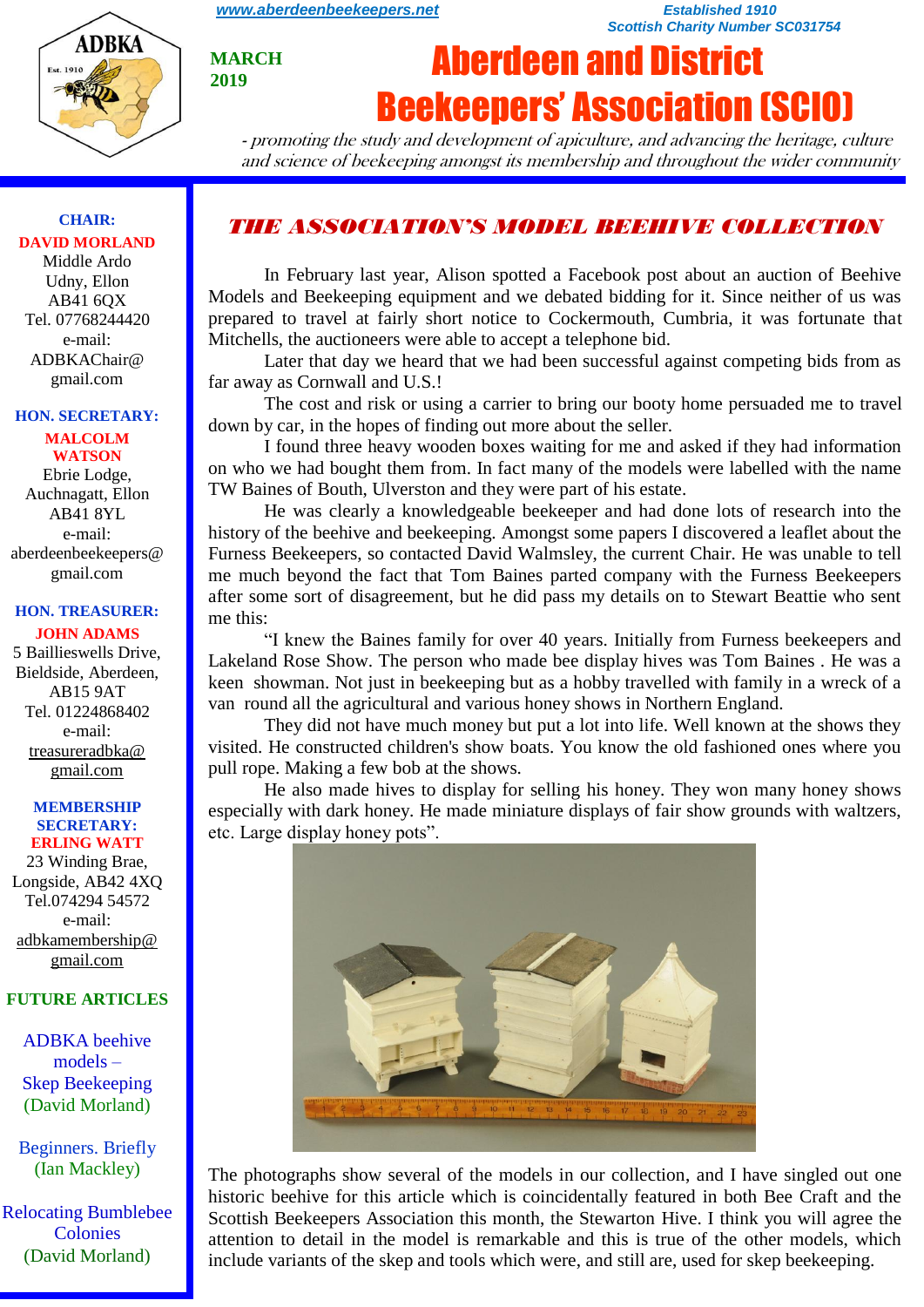## *Page 2 of 4*



I will write about some of the models in future newsletters.

 I have been told that our Association once owned a Stewarton Hive which was donated to the Scottish Beekeepers when the apiary moved from Craibstone to Crathes a few years ago. This may perhaps be the one that illustrates the article in the SBA Magazine?

We have displayed some of the collection at the last Honey Show and at the Turriff Show, and intend to continue putting them on show to the public on suitable occasions, so be sure to come and see them 'in the flesh' – you will be impressed.



By the way, if there are any model makers among the membership, please get in touch, since several of the models could do with some TLC!

#### **David Morland**

## **MEMBERS EVENTS**

**MARCH Sat 23rd at 10am at Westhill library.** SBA Exams

**Sun 24th at 2pm at Kinellar Hall. AGM**  plus lecture – Bumble & Solitary Bees

by Murdo MacDonald.

#### **APRIL**

## **Sun 7th at Kinellar Hall.** Classroom Day - Swarm Control with Tony Harris (booking required).

## **ADBKA AGM**

The AGM will be held on Sunday March 24th at Kinellar Hall. This will be preceded by a talk on Scottish bumble and solitary bees by Murdo MacDonald, starting at 2pm. Any member wishing to make a nomination for the committee should notify the secretary at least a week before the AGM, having first obtained consent from the person concerned for their name to go forward.

#### **MURDO MACDONALD**

Murdo Macdonald is a biologist based in Inverness. He is on the board of Scottish Natural Heritage and secretary of the Highland Biological Recording Group, specialising in ants, bees and wasps

He is author of the SNH book "Bumblebees" and together with the late Gill Nisbet wrote "Highland Bumblebees". Over many years he has recorded many species which were previously unknown in Scotland, and contributed many learned papers on the subject.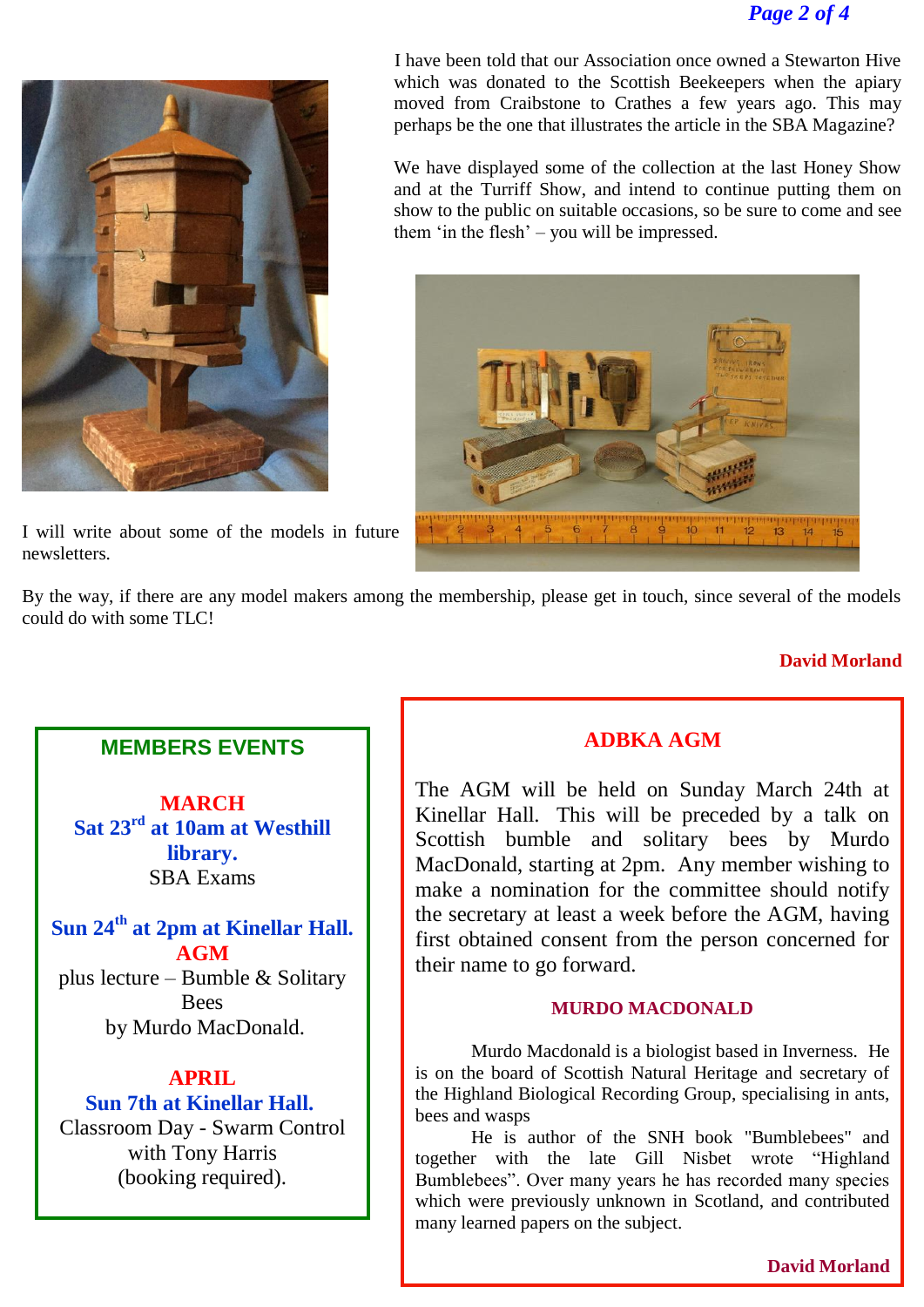## **BEGINNERS, BRIEFLY…**

## *An occasional article aimed at helping the novice through the beekeeping year.* **MARCH**

The bees will hopefully be flying on warmer days and we are continuing to heft the hives and feed fondant as required. Remember it must go directly over the cluster. Many colonies survive the depths of winter yet die out in March, especially if there is a cold snap, so don't take your eye off the ball and if in doubt, feed. Do not be tempted to perform a first inspection yet. If you feel the need for a quick peek (e.g. perhaps there is no sign of life unfortunately), do it on a warm day.

Be prepared for the season ahead by the end of March as your beekeeping life will start to get busier in April. Your personal kit should be clean and repaired, your spare hive components cleaned up and maintained, and any new components assembled.

If you will be deploying new frames, make them up but do not put foundation in them until just before they go in the hive; bees prefer fresh foundation, so keep it in the packet until needed. You can carefully use a hairdryer to freshen up stale foundation. Warm it just sufficiently on both sides to take the dull white'ish bloom off and restore a slightly glossier freshness. Be careful the foundation doesn't warp though, as that leads to poor combs.

In the next couple of months you will be doing inspections, perhaps marking the queen, adding supers, controlling swarming and possibly dealing with a crop if your bees can forage on oilseed rape. So take time now to read up on the relevant skills and procedures. If you come along to the Apiary volunteer group on Sunday mornings, you will see most of these procedures for real and can then go to do them with your bees.

## *Ian Mackley*

### **ASSOCIATION SUPPLIES**

**Syrup** - 14kg containers at £15.50 **Fondant** - 2.5kg packs - with 5 x packs being in a box - cost each is £3 pack or £15 for the box of 5 packs **Candipolline Gold Pollen** in 1kg packs - £4 for 1kg pack or if anyone wants a box of 12 x 1kg packs that is slightly cheaper at £42 for a box of  $12 \times 1$ kg packs **Regus Candy** in 2.5kg tubs at £6 tub or £24 box a box with 4 x tubs **1 lb Honey jars**  $-1/2$  gross with lids -£30/box

**Contact: Joan Gilbert-Stevens 019755 81369 [craigmill@btinternet.com](mailto:craigmill@btinternet.com) MUIR OF FOWLIS AB33 8NX or Erling Watt 074294 54572 [watterlingg@aol.com](mailto:watterlingg@aol.com) LONGSIDE AB42 4XQ**

Combimel stainless steel radial 9 frame extractor; Heated uncapping tray; Electric uncapping knife; Refractometer; Candlemaking kit are available at Crathes Apiary. For further information contact Joan Gilbert-Stevens.

**Have you thought of buying your fondant in bulk?**

Kent Foods (trading as BFP) sell 12.5 Kg Fondant packs (FON460) for £9.07 in VAT. Product reference is SUG00457.

There is a minimum order of £150 which is 17 packs.

Their address is

Albex House, 1 Marchfield Drive, Paisley PA3 2RB.

Telephone 0141 882 9999,

[Email sales@kentfoods.co.uk](https://e.mail.ru/compose/?mailto=mailto%3asales@kentfoods.co.uk)

State that it is for honeybee food"

David Morland

#### **Membership Renewal**

## **Members are reminded that subscriptions are due by 31st March, after which time you will not receive the monthly newsletter.**

Current membership cards may be requested at membersonly events, discounted beekeeping supplies and equipment loans. As a charity we rely on member subscriptions to maintain our fine apiary and put on an interesting programme of events.

The rates for 2019 are unchanged at £20 single, £25 household, and free for under 16s. An updated membership form is available from the association website : this includes revised gift aid wording and a new section about data protection. We are also inviting members to state their occupation (or former occupation) – this information will help the committee to understand where special skills exist around the membership, that we may occasionally need to consult. Please renew your membership now, and complete the gift aid section if you are able to do so.

Malcolm Watson